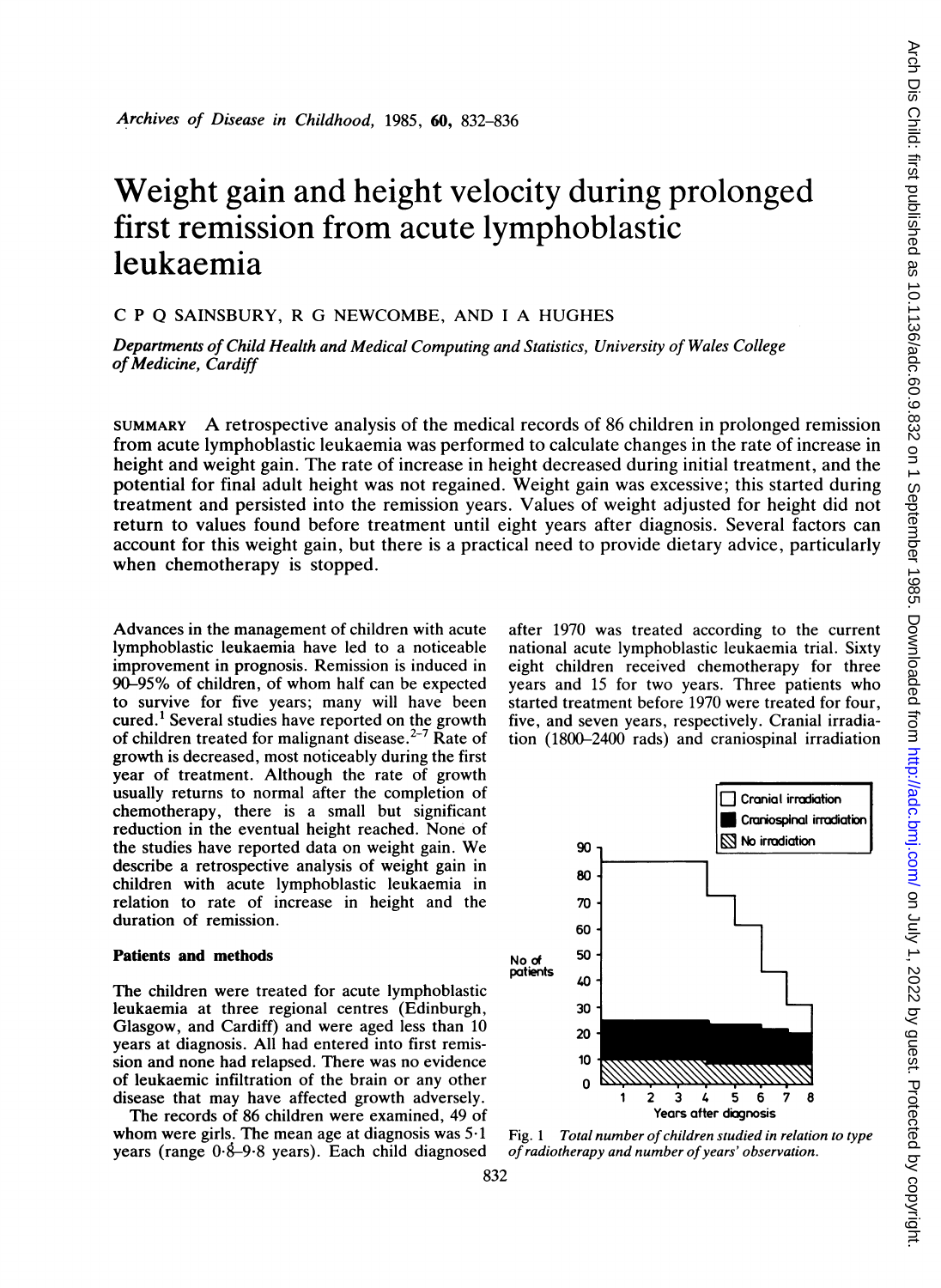$(850-1000 \text{ rads})$  were given to 62 and 14 children, respectively. Ten children received no radiotherapy (Fig. 1). All patients were followed up for a minimum of four years and 35% for eight years (see Fig.  $1$ ).

Measurements of height and weight performed at the time of diagnosis (before treatment) and at yearly intervals thereafter were recorded. Measurements of growth were taken before each maintenance cycle to reduce the acute effect of a course of steroids on weight gain.

Height adjusted for age, weight adjusted for age, and weight adjusted for height and age were calculated, as described by Cole,<sup>8</sup> based on the standards of Tanner and Whitehouse.<sup>9</sup> Results were expressed as a percentage with 100% being the mean value for age.

Data were analysed with and without logarithmic

transformation to produce compatible results for the three variables. Changes in these variables with time from diagnosis were assessed on a within subject basis by paired  $t$  tests and an analysis of variance model, which took into account that different subsets of children were represented in data for the different vears from diagnosis. Similarly, differences between groups defined by type of radiotherapy, sex, age at diagnosis, and treatment centre were assessed simultaneously by analysis of variance. The analysis was also performed with adjustment for the corresponding value at admission as covariate to determine if changes in height and weight depended on these factors.

#### **Results**

Figure 2 shows the mean values for height for age at



Fig. 3 Change in percentage weight for age after diagnosis of acute lymphoblastic leukaemia. Significance compared with values at diagnosis and one year after

\*P<0.001, \*\*P<0.01, \*\*\*P<0.05, +P=0.05-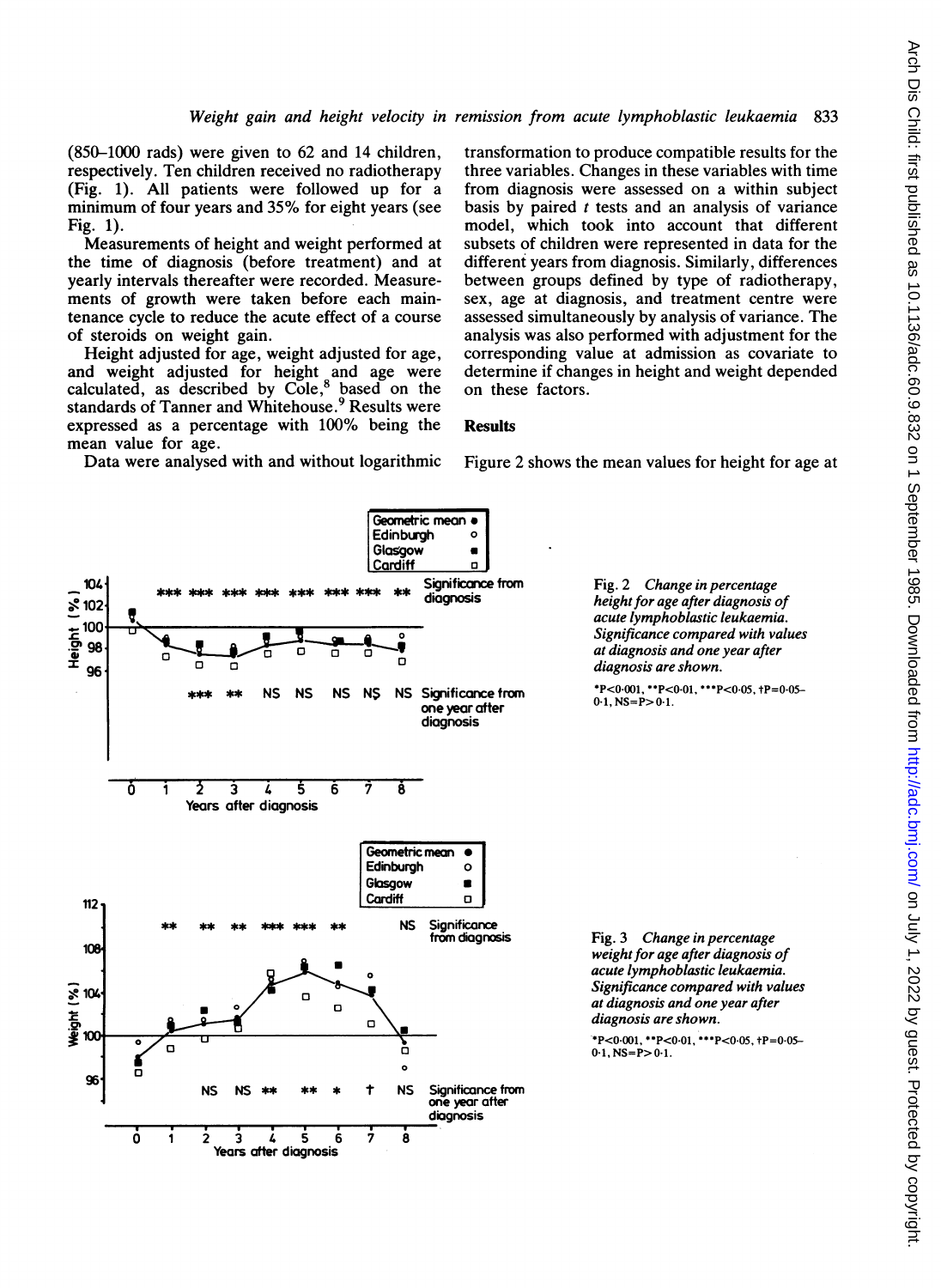

Fig. 5 Change in percentage height for age and weight adjusted for height in relation to age at diagnosis.

weight adjusted for height and age Fig. 4 Change in percentage<br>weight adjusted for height and a<br>after diagnosis of acute lympho-<br>blastic leukaemia. Significance<br>compared with values at diagno compared with values at diagnosis and one year after diagnosis

\*P<0.001, \*\*P<0.01, \*\*\*P<0.05, +P=0.05-<br>0.1, NS=P>0.1.

diagnosis and at yearly intervals. The significance of these values compared with those at diagnosis and before treatment.

The mean values for weight for age at diagnosis, during treatment, and subsequently during remission together with their significance are shown in Fig. 3. A small increase in weight occurred during increase that persisted until the seventh year after diagnosis.

and age. The children were relatively thin at diagnosis but gained weight rapidly during the first

and sex of the child made no difference to the  $\Box$ changes in growth that were observed, as shown by Age  $\lt$ 3 years at diagnosis  $\circ$  o analysis of covariance. The age at diagnosis, how-Age 3-5years at diagnosis  $\Delta - - \Delta$  ever, did have some effect on subsequent growth. more likely to regain their potential height than older children and had a more noticeable and

#### **Discussion**

This retrospective study showed that children with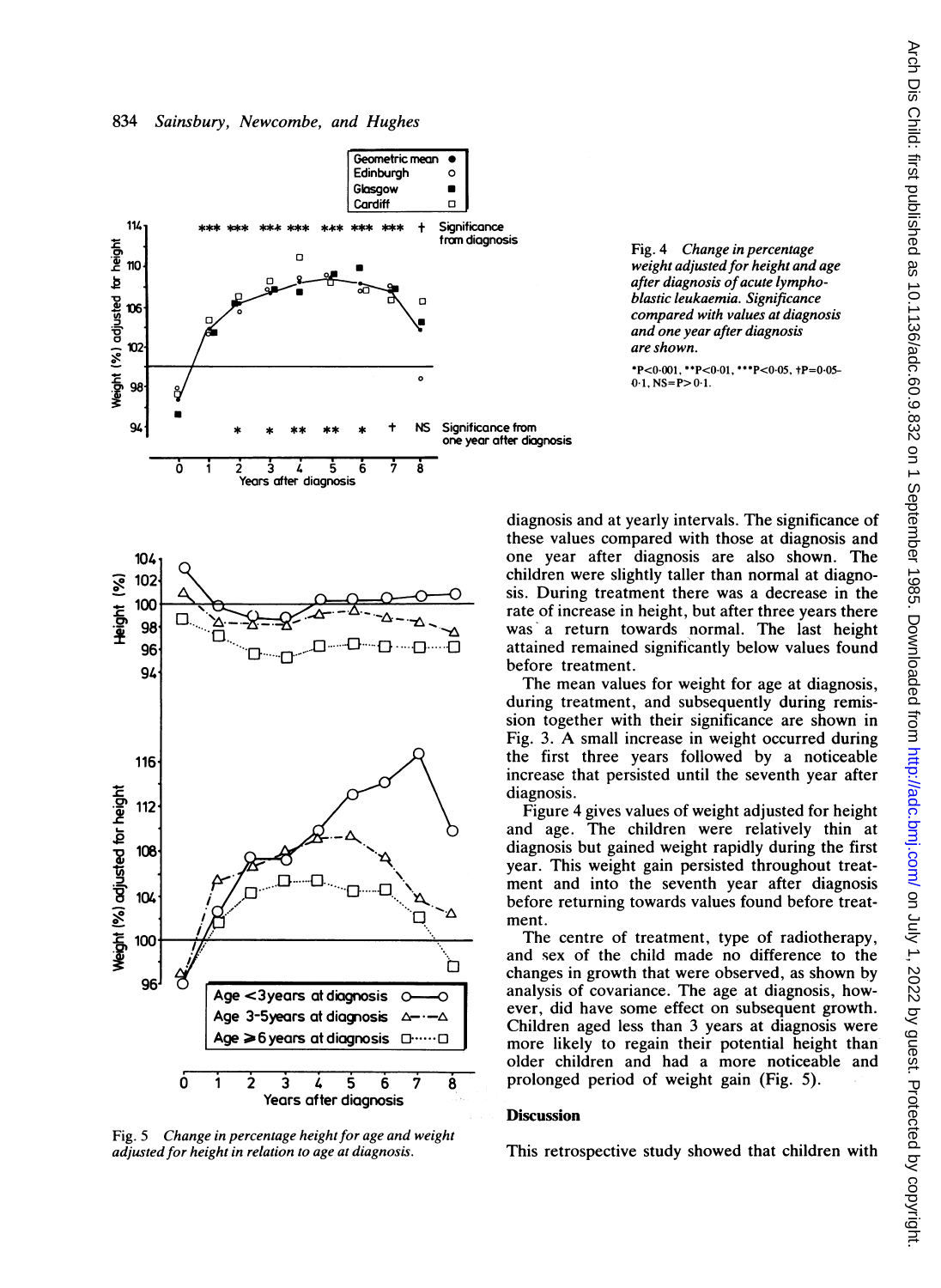acute lymphoblastic leukaemia were slightly taller at diagnosis but were underweight compared with children of the same age. Our values for height agree with a report on stature at presentation in children with acute lymphoblastic leukaemia.<sup>10</sup> Although the cause of this is not known, the use of growth standards derived from a population of children studied about 30 years ago may partially explain the differences.<sup>9</sup> Certainly, non-specific symptoms, including anorexia, may precede the diagnosis of acute lymphoblastic leukaemia and lead to some loss in weight without affecting the rate of increase in height.

Spinal irradiation can inhibit growth of the spine to a variable degree."1 <sup>12</sup> Our study showed no significant difference in the height attained between children who received craniospinal irradiation and those who did not. Unfortunately, sitting height was not measured routinely. A significant effect may not have been seen due to the small numbers in this group or because the spinal irradiation dose used had a minimum effect on spinal growth.<sup>13</sup> The changes in the rate of increase in height were the same whichever type of radiotherapy was used, suggesting that radiotherapy was not a causative factor.

Several factors may affect weight gain, including drugs, diet, radiotherapy, and physical exercise. Induction chemotherapy includes the use of high dose steroids given over a period of weeks. Children often gain weight rapidly during this time. Continued use of steroids given as recurrent short pulses throughout the maintenance cycle must also be responsible for some of the persistent weight gain. This does not, of course, explain why a further increase in weight occurs after chemotherapy is stopped. Other drugs such as methotrexate, which may cause malabsorption, $14$  are unlikely to promote weight gain.

Damage to the hypothalamus or pituitary by radiation may result in minor abnormalities in the secretion of growth hormones,  $2^{4}$ <sup>5</sup> probably due to a deficiency of hypothalamic growth hormone releasing factor.<sup>15</sup> In most children with acute lymphoblastic leukaemia this does not appear to affect the rate of growth. Hypothalamic damage may cause obesity, but this has not been described after cranial irradiation. <sup>16</sup> Hypothalamic obesity has been reported in children with acute leukaemia, but this has always been after leukaemic infiltration of the brain.<sup>17</sup>

The psychological effects on a family when a child has acute leukaemia are complex and varied. $18-20$ The threat of death or serious adverse effects due to treatment causes parents to react differently to their children than they would normally. They try to allow their child to lead a life as free from unpleasantness as possible. This may result in poor dietary habits with the excessive consumption of high energy foods, such as sweets and crisps, and lead to excessive weight gain.

Lack of exercise may also contribute to the excess weight gain. Parents probably restrict physical activity, particularly while the child is receiving treatment. In this study the children had a relatively uncomplicated course of treatment and probably led normal active lives during the years after treatment.

There was a noticeable decrease in adjusted weight for height between the seventh and eighth years after diagnosis. Although the number of patients in this group was smaller (30), the change probably reflects the effect of a pubertal growth spurt.

The results of this study show that children treated successfully for acute lymphoblastic leukaemia gain excessive weight. This starts early in the treatment phase and persists for many years. Although several factors probably contribute to the weight gain, we suggest that parents be given dietary advice. The appropriate time for this would be at the end of chemotherapy.

We thank the paediatric oncologists at Edinburgh, Glasgow, and Cardiff for access to the medical records of children at these centres.

#### **References**

- Lanzkowsky P. Paediatric oncology: a treatise for the clinician. New York: McGraw-Hill Inc, 1983: 74-5.
- <sup>2</sup> Shalet SM. Abnormalities of growth and gonadal function in children treated with malignant disease: <sup>a</sup> review. J R Soc Med 1981 ;75:641-7.
- <sup>3</sup> Griffin NK, Wadsworth J. Effect of malignant disease on growth in children. Arch Dis Child 1980;55:600-3.
- 4 Swift PGE, Hearney PJ, Dalton RG, Bullimore JA, Mott MG, Savage DCL. Growth and hormonal status of children treated for acute lymphoblastic leukaemia. Arch Dis Child 1978;53: 890-4.
- <sup>5</sup> Shalet SM, Price DA. Effect of treatment of malignant disease on growth in children. Arch Dis Child 1981;56:235-8.
- <sup>6</sup> Shalet SM, Price DA, Beardwell CG, Morris Jones PH, Pearson D. Normal growth despite abnormalities of growth hormone secretion in children treated for acute leukaemia. J Pediatr 1979;94:715-22.
- <sup>7</sup> Price DA, Shalet SM, Beardwell CG,Hann IM, Morris Jones PH. Serum somatomedin activity in children with acute lymphoblastic leukaemia. Pediatr Res 1978;12:159.
- Cole TJ. A method for assessing age-standardised weight-forheight in children seen cross-sectionally. Ann Hum Biol 1979;6:249-68.
- <sup>9</sup> Tanner JM, Whitehouse RH, Takaishi M. Standards from birth to maturity for height, weight, height velocity and weight velocity. British children 1965, Part II. Arch Dis Child 1966; 41:613-35.
- <sup>10</sup> Broomhall J, May R, Lilleyman JS, Milner RDG. Height and lymphoblastic leukaemia. Arch Dis Child 1983;58:300-1.
- Probert JC, Parker BR, Kaplan HS. Growth retardation in  $\mathbf{11}$ children after megavoltage irradiation of the spine. Cancer 1973;32:634-9.